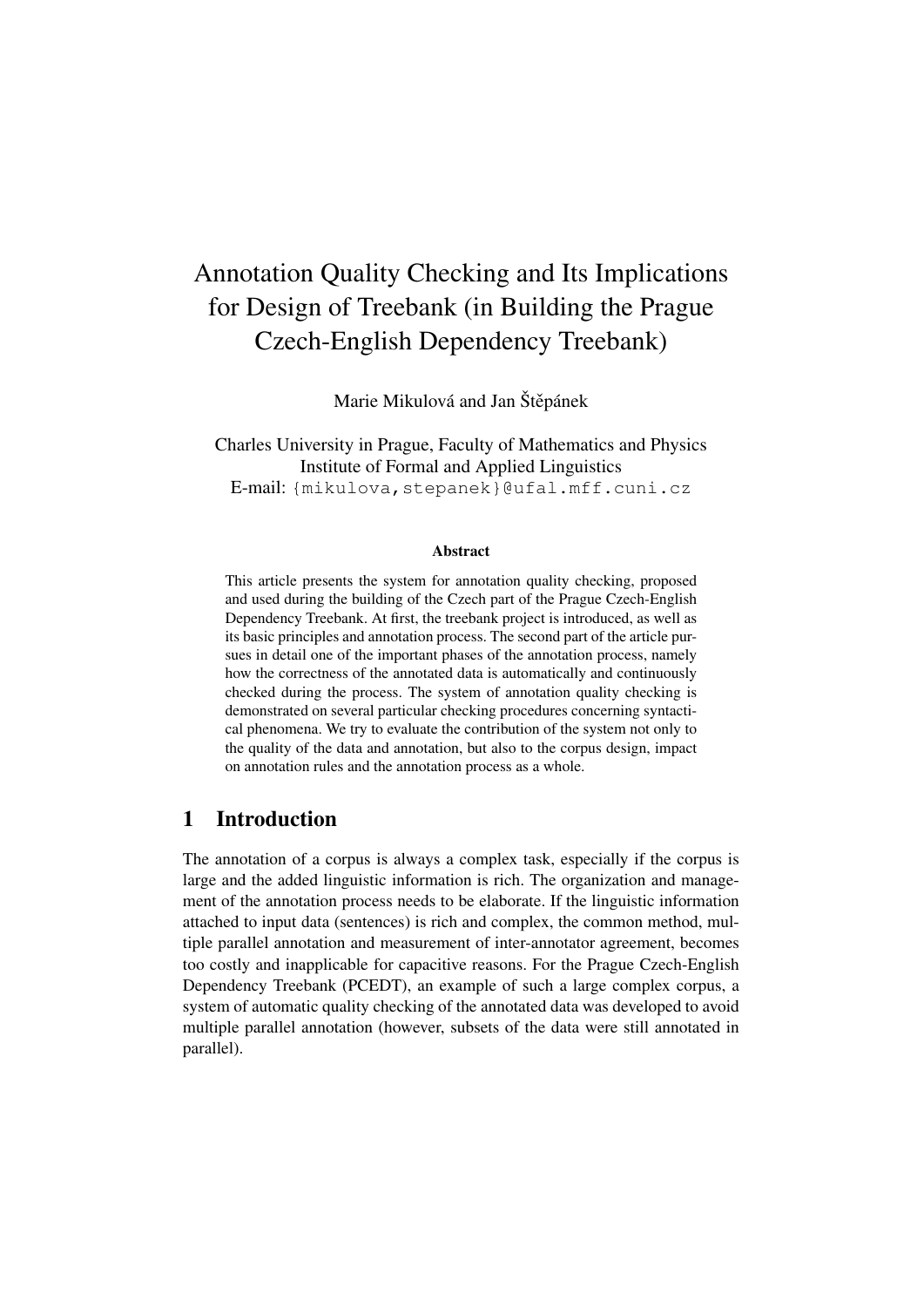# 2 The Prague Czech-English Dependency Treebank

#### <span id="page-1-0"></span>2.1 Basic Principles

The PCEDT is planned to be a corpus of (deeply) syntactically annotated parallel texts (in English and Czech) intended chiefly for machine translation experiments. The texts for the PCEDT (its first version was described in  $(Čmeirek et al., 2004)$  $(Čmeirek et al., 2004)$ ) were taken from the Penn Treebank [\(Marcus et al.,](#page-10-1) [1993\)](#page-10-1), which means there are mostly economical articles from the Wall Street Journal. 2312 documents were used in the PCEDT (approximately 49,000 sentences) that are manually annotated using constituent trees in the Penn Treebank. For the Czech part of the PCEDT, the English texts were translated into Czech.

As a base of the process of creation of the corpus (hierarchical system of annotation layers, annotation rules) we use the already finished Prague Dependency Treebank (PDT) 2.0 (Hajič et al., [2006\)](#page-10-2). While organizing the annotation of the PCEDT (especially its Czech part, which is the main concern of this article), we will prop ourselves upon multifarious experiences (both positive and negative) gained from the production of the PDT 2.0.

Similarly to the PDT 2.0, written sentences in the PCEDT are represented on three layers: morphological layer (lemmas, tags, morphological categories), analytical layer (surface structure, dependencies, analytical functions) and tectogrammatical layer.

The tectogrammatical layer contains all the information that is encoded in the structure of the sentence and its lexical items: the deep, semantic-syntactic structure, the functions of its parts, values of the "deep" grammatical categories, the coreference and the topic-focus articulation including the deep word order. Every sentence is represented by a tectogrammatical tree. A node of the tree either represents a semantic unit present on the surface shape of the sentence (an autosemantic word with its function words like prepositions, subordinating conjunctions, auxiliary verbs converted into various node attributes called "grammatemes") or it is a newly established node that has no counterpart on the surface—in case of ellipsis.

We adhere to the stand-off annotation principle: the layers of annotation are separated from the input data and from one another, they are interlinked by references leading always from the hierarchically higher layers to the lower ones. For example, there are two references to the analytical layer from a tectogrammatical node representing a prepositional group (as one syntactic-semantic unit): one pointing at the preposition and one at the noun.

#### <span id="page-1-1"></span>2.2 Annotation Procedure

Tectogrammatical (deep syntactic) layer of the PCEDT that is currently being built (but also of the already accomplished PDT 2.0) represents a really broad linguistic annotation. There are 39 different attributes, for a node of a tectogrammatical tree in the PDT 2.0 there are 8.42 attributes filled on average. The annotation manual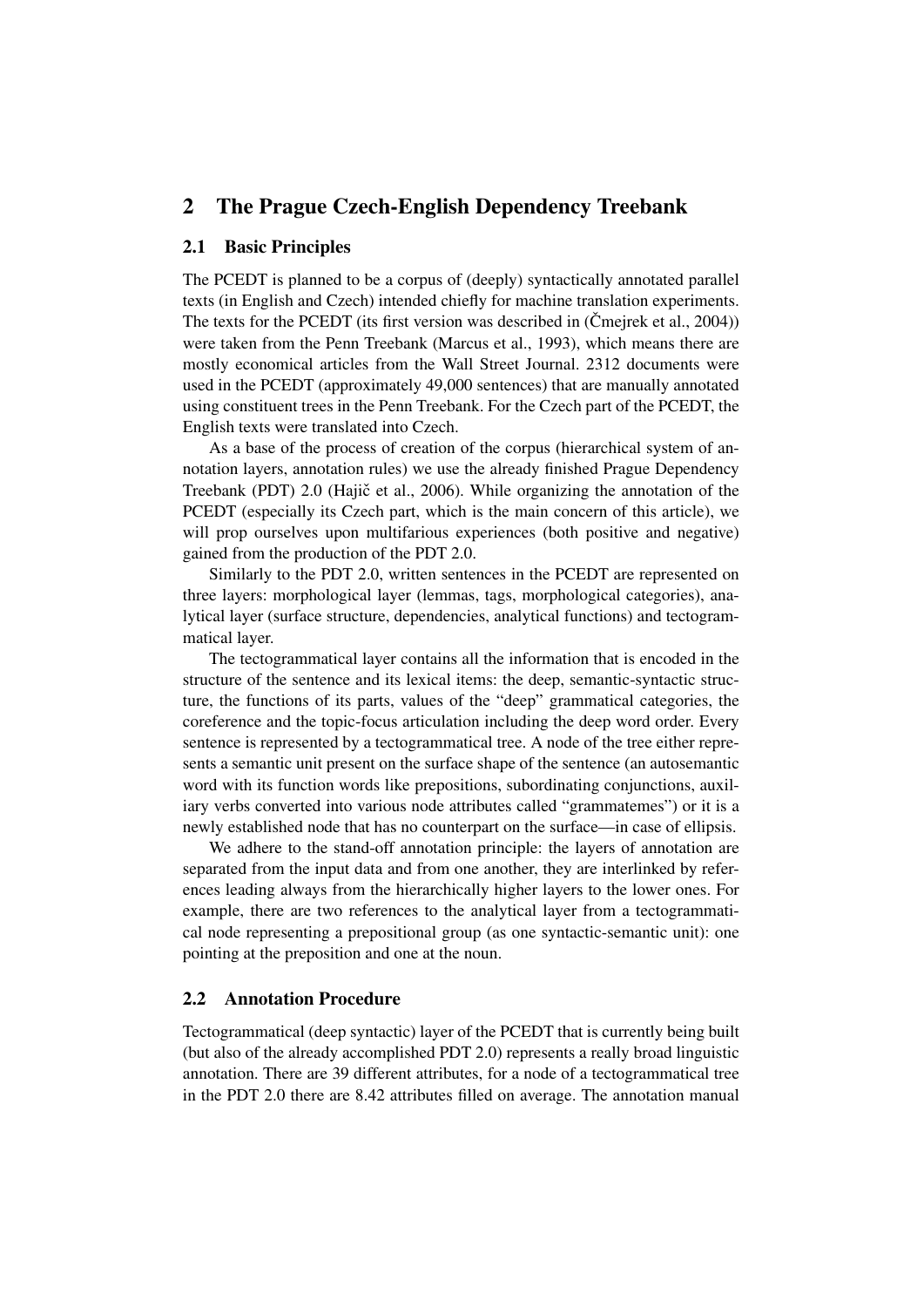[\(Mikulová et al.,](#page-10-3) [2006\)](#page-10-3) has more than 1000 pages.

In case of such an extensive annotation project, we find the following three aspects necessary:

- division of the annotation into several phases
- periodic measurement of inter-annotator agreement
- continuous checking of the annotation correctness

Although the annotators get their data automatically preprocessed, so that they do not have to build the syntactical tree from the very beginning [\(Klimeš,](#page-10-4) [2006\)](#page-10-4), the annotation of the tectogrammatical layer in phases is unavoidable, because no annotator is able to keep all the annotation rules for all the annotated phenomena in her head. Moreover, the more information the annotator has to attach to the data, the more likely he or she omits some of the details.

Therefore, for the tectogrammatical annotation, we plan for the following phases:

- 1. building a tree structure, dealing with ellipsis included; assignment of functors and valency frames, links to lower layers (10 attributes).
- 2. annotation of subfunctors (fine grained classification of functors, 1 attribute).
- 3. annotation of coreference (4 attributes).
- 4. annotation of topic-focus articulation, rhematizers and deep word order (3 attributes).
- 5. annotation of grammatemes, final form of tectogrammatical lemmata (17 attributes).
- 6. annotation of remaining phenomena (quotation, named entities etc.)

The first phase is the most difficult, each annotator is responsible for the whole structure of the tree and correct values of ten attributes. All these attributes are connected with the structure and deep syntactical functions of nodes. Annotators do not have to pay attention to anything else.

To determine the amount of annotated information that does not harm the quality of the data is obviously difficult. Our belief that the current schedule of phases constitutes a reasonable and manageable rate seems to be justified by the measuring of inter-annotator agreement. The quality of the data is regularly guarded by the system of automatic checking procedures (see the following section).

# 3 System for Annotation Quality Checking

#### <span id="page-2-0"></span>3.1 Motivation

A higher quality of the annotated corpus data is usually attained by parallel annotation of the same data. Particular annotated data from different annotators are mutually compared, the differences are found and manually corrected. Such a method is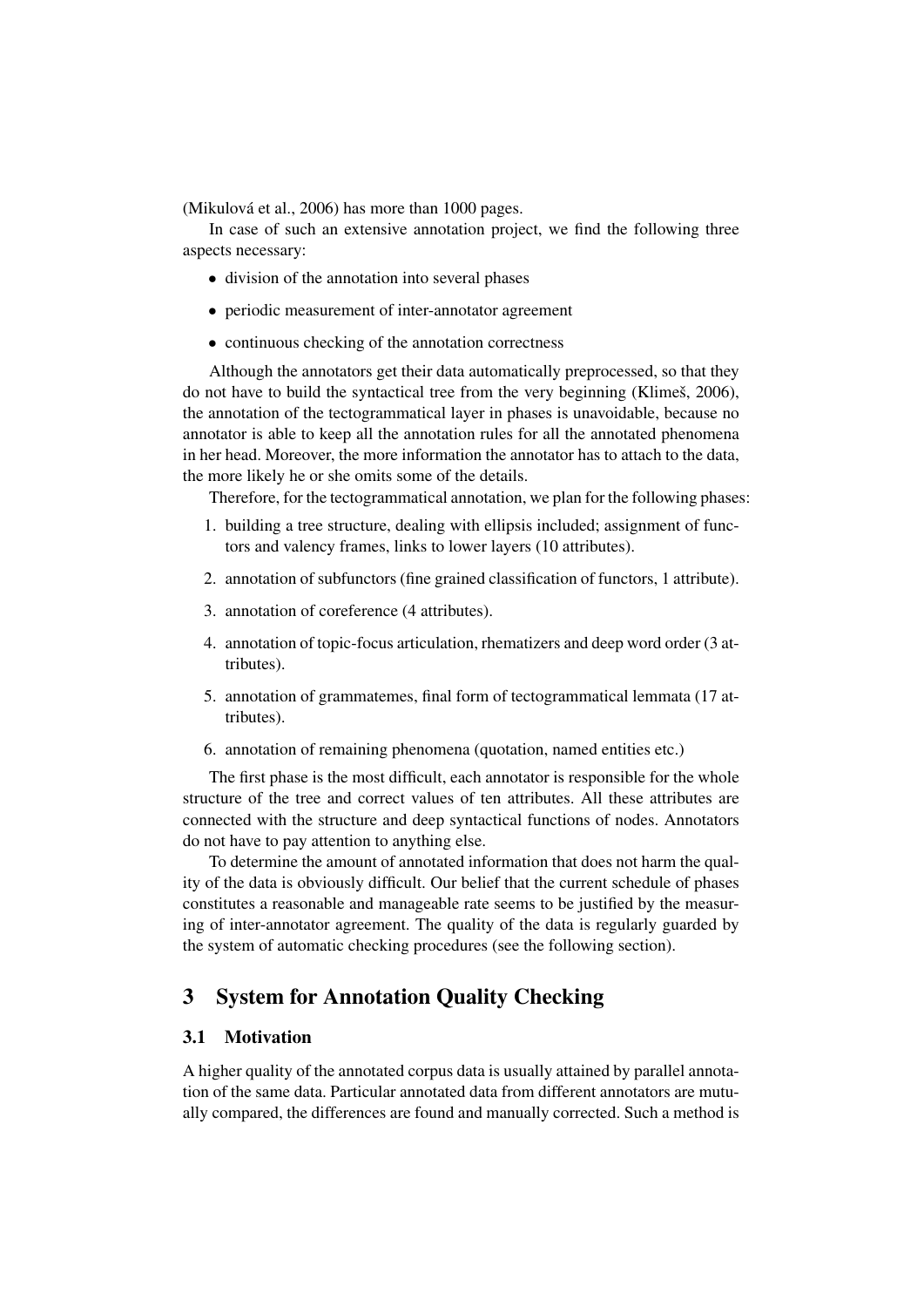very expensive (with regard to time and work) and becomes impossible if the treebank is large and the annotated information is complex. In one hour, one annotator can annotate 9.2 sentences in average in the first phase of the tectogrammatical annotation of the PCEDT. Annotation of the whole treebank (about 49,000 sentences) by one person would therefore take 5326 hours. If a person worked regularly for 20 hours a week (half-time job), the whole treebank in its first phase would take 5 years. It is clear that if we want to keep the volume of the annotated information (i.e. the annotation rate), we have to search for a different way to guard the quality of the annotated data than the usual parallel annotation.

Consequently, already during the building of the PDT 2.0, a system for automatic checking of the data was developed. The real checking took place when all the annotation had finished. The checking and fixing phase was quite complex and time-consuming; moreover, in some cases, the changes were not realized full-scale (Štěpánek, [2006\)](#page-10-5). We want to avoid such a procedure in the development of PCEDT. The system of automatic checking procedures is now fully integrated into the annotation process.

#### <span id="page-3-0"></span>3.2 Design of the Automatic Checking Procedures

Checking of the annotated data takes place continuously during the annotation process. At the beginning of the process, many automatic checking procedures were proposed and created in accordance with the annotation guidelines and more are added even during the process. Contrary to [\(Boyd et al.,](#page-10-6) [2007\)](#page-10-6) or [\(Dickinson,](#page-10-7) [2005\)](#page-10-7), all the procedures were programmed manually, even though some of them were based on generalization of the output of an automatic inconsistency lookup.

The checking procedure proposals are based on the fact that many annotation rules imply that particular phenomena cannot (or have to) occur in the annotation output. They mainly combine attribute values and the structure of a tree.

For example, a simple check (coord002) states that every coordination has at least two members and reports all one-member (and zero-member) coordinations as errors. Another check (structure001.2) states that the root of a tectogrammatical tree has only a limited set of possible functors (PRED for a predicate, DENOM for nominative clause, PARTL for interjection clause, VOCAT for vocative clause). There is also a converse check (structure001.1) monitoring that no dependent node has the PRED or DENOM functor. The checks structure021.1 and structure021.2 guard the fact that some types of nodes, i.e. the nodes added to a tree in case of ellipsis of the governing node (such a node either has a special tectogrammatical lemma #EmpVerb or #EmpNoun or is a copy of a different node in the tree) can by definition never be leaves of a tree.

Each checking procedure has the same structure: its name consists of a category (see below) and number. A short comment explains the purpose of the procedure. All the procedures are written in Perl, as well as the main annotation tool TrEd  $(Pajas and Štěpánek, 2008)$  $(Pajas and Štěpánek, 2008)$ . The output of each procedure is a table whose first column contains the name of the procedure followed by a short explanation of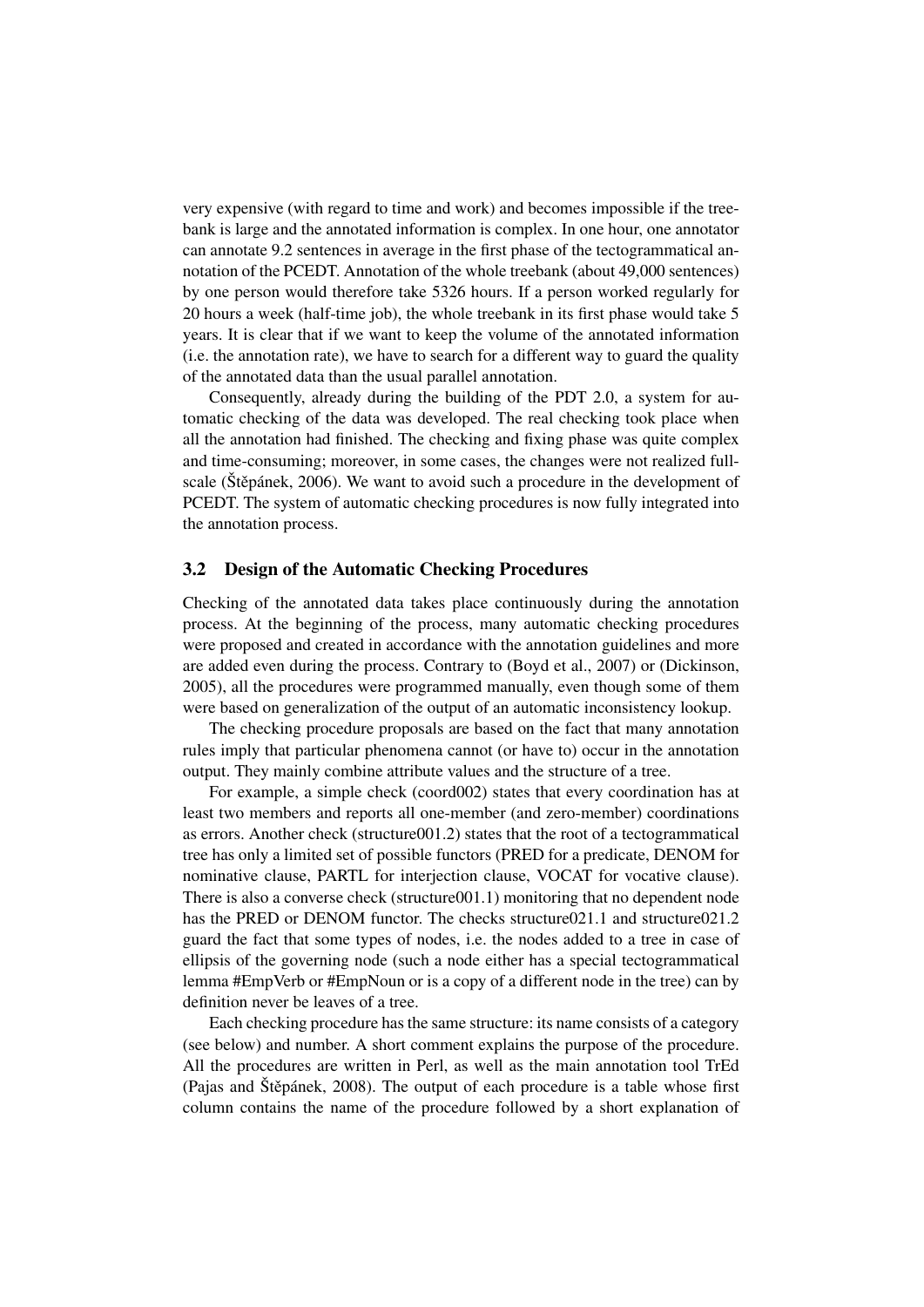```
#!btred -N -T -t PML_T -e coord()
package PML_T;
$NAME='coord002';
## Every coordination has at least two members.
sub coord {
  writeln("$NAME\tmembers\t".ThisAddress($this))
    if IsCoord($this)
       and scalar(grep $->{is_member}, $this->children) < 2;
} # coord
```
<span id="page-4-0"></span>Figure 1: Checking procedure coord002

the violation of the monitored invariant. There can be any number of additional columns with any information, but the last column must contain the address of the problematic node. The annotation tool TrEd can open files with lists of addresses and can subsequently open a given tree with the cursor on a given node, and after a correction is made, it can switch to the next address in the list. An example of a checking procedure is shown in Figure [1.](#page-4-0)

The checking procedures should be accurate, i.e. they should report an error only if the data are not correct and should not report it if not. To achieve this, exceptions might be added to some of the procedures (stating something like "do not report error if the identifier of the node is T2431, the node is a leaf and its parent has functor ACT"). Several procedures had to be abandoned because of the number of exceptions getting too high.

By its name and function, each checking procedure can be classified into one of five categories:

- (1) structure This category constitutes the fundamental part of the checking procedures. The procedures in this category check the structure of tectogrammatical trees, i.e. the relations between governing and dependent nodes. Particular types of nodes presume by definition only particular types of governing and/or dependent nodes. Any departure from these invariants is reported by the procedures. Besides those already mentioned, another typical example is structure027.1: it states that adjectival attribute (functor RSTR) never depends on a verb; or structure016.1, that assures that every negated verb has a #Neg child.
- (2) coord The checking procedures guarding the correctness of coordination structures form a separate group. An example of the procedure coord002 was already given in Figure [1.](#page-4-0) Other procedures in this category follow from the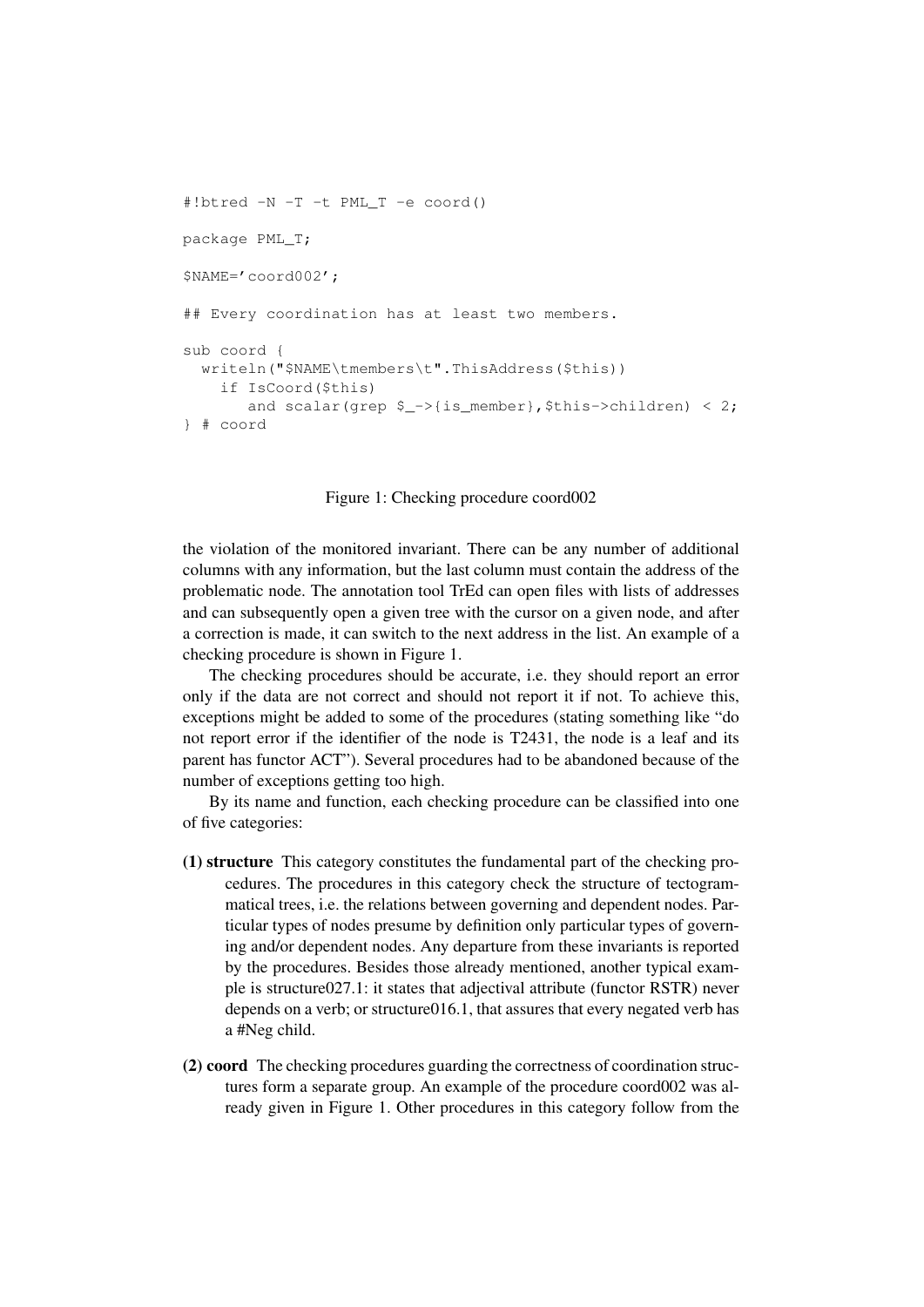rules stating that some types of functors can never be coordinated together, e.g. an inner participant (argument) can be in coordination only with an argument of the same sort (coord004.4).

- (3) valency The next group of checking procedures is related to valency. During the tectogrammatical annotation, each verb is assigned a valency frame from the valency lexicon describing the verb's meaning and laying down which valency modifications pertain to the given verb. (Procedure valency001.1 checks that the valency frame is assigned where required). If some of the obligatory modifications are not present on the surface, they have to be added to the tectogrammatical tree in form of so called newly established nodes. The valency checking procedures guard that all those modifications were correctly added, mainly, whether none of them is missing (valency003.2), that no modification is redundant (valency003.3), and also that the form and auxiliary words used to express the modification are listed as possible in the lexicon (valency003.4). Another checking procedure (valency004.1) monitors whether all copied verb nodes have the same valency frame assigned as their original (as in the ellipsis *John loves Mary and Peter [loves] Jane*).
- (4) links The checking procedures in this category check the correctness of the links from the tectogrammatical nodes to the analytical nodes. For example, for every analytical node representing a word (i.e. not punctuation) there must be a link from a tectogrammatical tree (links001.1.1). However, the same analytical node can be linked as an auxiliary word from different tectogrammatical nodes only if the tectogrammatical nodes are coordinated in one coordination, or they or their parents have the same tectogrammatical lemma, or if all but the first tectogrammatical node are predicates with PREC children (a particle refering to a preceding context). Other procedures are based on the fact that some types of tectogrammatical nodes anticipate particular types of links, or some types of links are forbidden for them. For example, there can be no link to a preposition from a tectogrammatical node with the functor DENOM, representing a nominative clause and the same holds for a node with the functor VOCAT representing vocative clause (links003.1).
- (5) attribute Checking procedures in this category do not care about the structure of a tree, only attributes of a single node are checked. All the procedures created so far focus on the tectogrammatical lemma (no other non-structural attribute is annotated in the first phase of the process). For example, attribute001.1 checks that reasons are given for every change in pre-generated tectogrammatical lemma.

Currently, there are 50 checking procedures with 103 possible violations reported (55 in the category structure, 11 coord, 15 valency, 19 links and 3 attribute).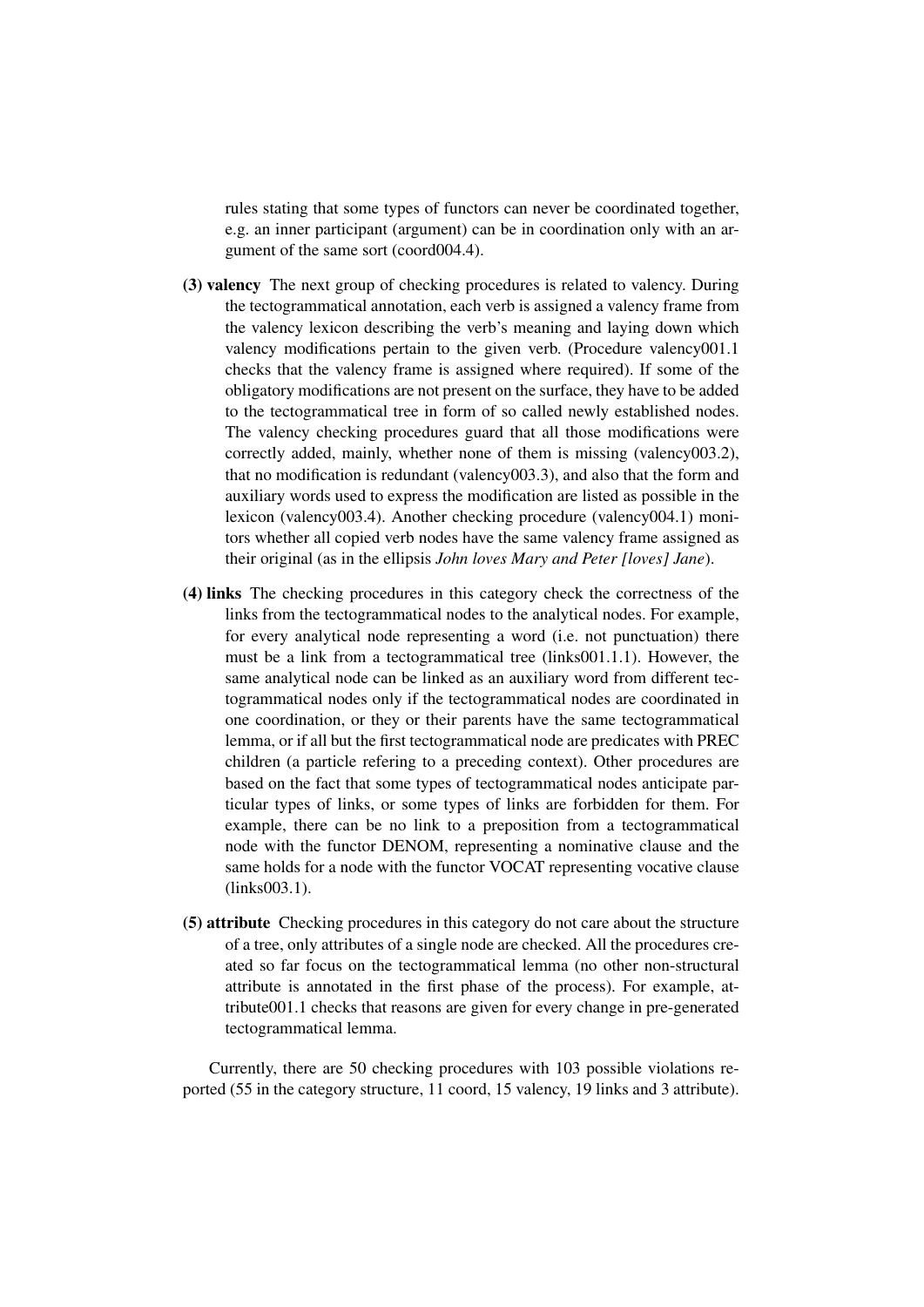#### 3.3 Corrections

The checking procedures return a list of erroneous (questionable) positions in the data. The annotator gets his or her data back for corrections, manually fixing each position. As was already mentioned in the previous section, the annotation tool TrEd and the output of the procedures are compatible so that annotators only see the problematic sentences and nodes.

The checking procedures are run periodically after a given volume of the data has been annotated by an annotator (1000 sentences) or once a quarter. An error in the annotation is often reported by more than one checking procedure, each of them can report a different node affected by the error. This would confuse annotators: once they would have corrected an error in a list from one procedure, they would encounter the corrected sentence again in a different list. Moreover, by rearranging nodes in a tree an address might point to a different node than before. Therefore, the list is always filtered to contain each sentence just once in one run.

All the data (the already corrected ones included) are checked every time (in case a new check existed), and after one run of corrections, the data are checked again and again while there are any errors left (there might be some errors left by the filtering and new errors can arise in fixing the old ones).

#### 3.4 Limits of the Automatic Quality Checking

Automatic checking procedures improve the quality of the data not only by fixing the present errors, but also by providing a feedback to the annotators (because each annotator fixes his or her own data, i.e. his or her own errors) and thus eventually improving the future annotation.

Nevertheless, even the automatic checking procedures have their limits, they cannot be used to check everything. One of the most difficult tasks is the validation of functors. The definitions of functors are very general, there are no invariants and no clues for a procedure to catch on. When assigning a functor, the annotator uses mainly his or her intuition. Of course, there is plenty of phenomena for which no automatic checking is possible. If it were possible to check the whole annotation automatically, it would be as well possible to annotate the whole data with a machine. The point of manual annotation is to obtain the data that cannot be gained automatically, because human intuition and decision of an educated annotator are needed to produce them.

However, we are aware that even the intuition of the annotators has to be revised. It is necessary to monitor whether the intuition of the annotators is roughly the same, i.e. that two different annotators will decide in (roughly) the same way in particular cases.

Consequently, some data files have been picked up for parallel annotation. The differences between annotators that are left after correcting the output of the checking procedures indicate differences in intuition, different approach of the annotators to the phenomena the checking procedures are not able to capture. We measure an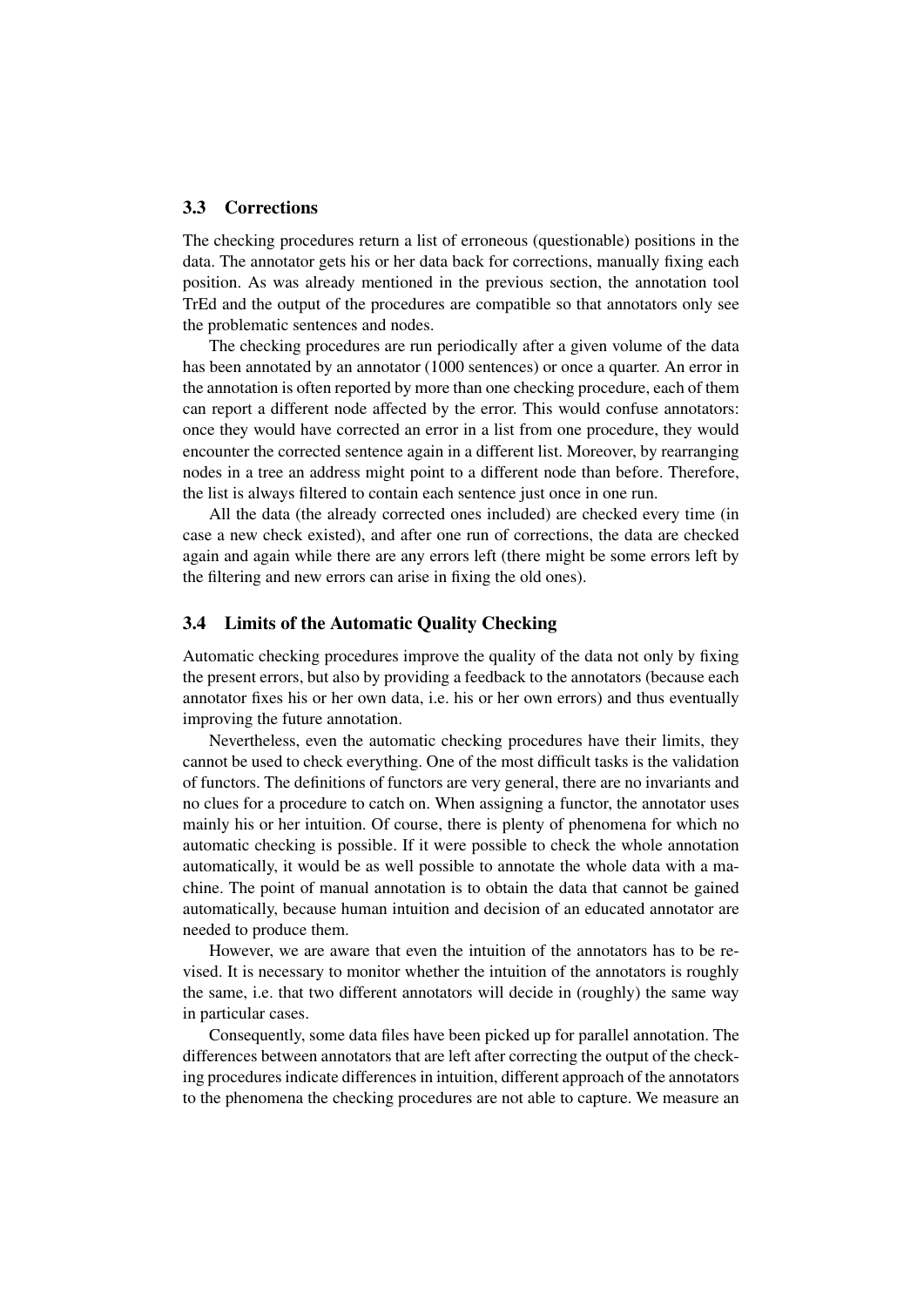inter-annotator agreement, both for individual attributes and overall, on the files annotated in parallel. A low agreement signals that the annotation rules are too loose and we should ponder whether the rules should be made stricter.

# 4 Implications of the Quality Checking for the Design of the Treebank

Our system for annotation quality checking was primarily developed to search for errors in the annotated data, but its contribution for the treebank building is much broader. The checking procedures not only find errors, but also show problems related to the design of the treebank: reveal vague annotation rules, contribute to the appreciation of the annotators and in effect to the evaluation of the whole annotation procedure.

#### <span id="page-7-0"></span>4.1 Evaluation of Annotators

Using the list of errors generated by the checking procedures, we can count how often the annotators make errors (only those errors the procedures can detect, of course). Long term regular monitoring (since the start of the annotation process) shows that the differences in error rate between annotators can be huge and that all the annotators keep their positions: no one gets markedly better nor worse (so to say, some annotators are simply more thorough than others). The comparison of veteran annotators and the new ones that annotate only for a short time is also interesting: it shows that knack, practice, and experience lead to quality of the annotation.

Table [1](#page-8-0) shows the error rate counted on all the data annotated so far (73% of the treebank) for all the annotators individually (the number of errors made by an annotator divided by the number of sentences annotated by her), the total error rate ALL (the number of all errors found divided by the number of all the sentences annotated) and the error rate in the original data ORG (not annotated data, just automatically preprocessed; the number of sentences is lower than the number of annotated sentences because sentences annotated in parallel are counted just once, unlike in ALL).

Annotators can be evaluated by other means, too, for example by measuring the inter-annotator agreement. Such an evaluation is a part of the project as well, but it is not a subject of this article. For more details of the results of the evaluation of the project, see Mikulová and Štěpánek [\(2009\)](#page-10-9).

#### 4.2 Refining the Annotation Rules

The checking procedures has also lead to a refinement of the annotation rules. A condition of a checking procedure follows from (a combination of) various rules in the annotation manual, therefore one would suppose it holds everywhere in the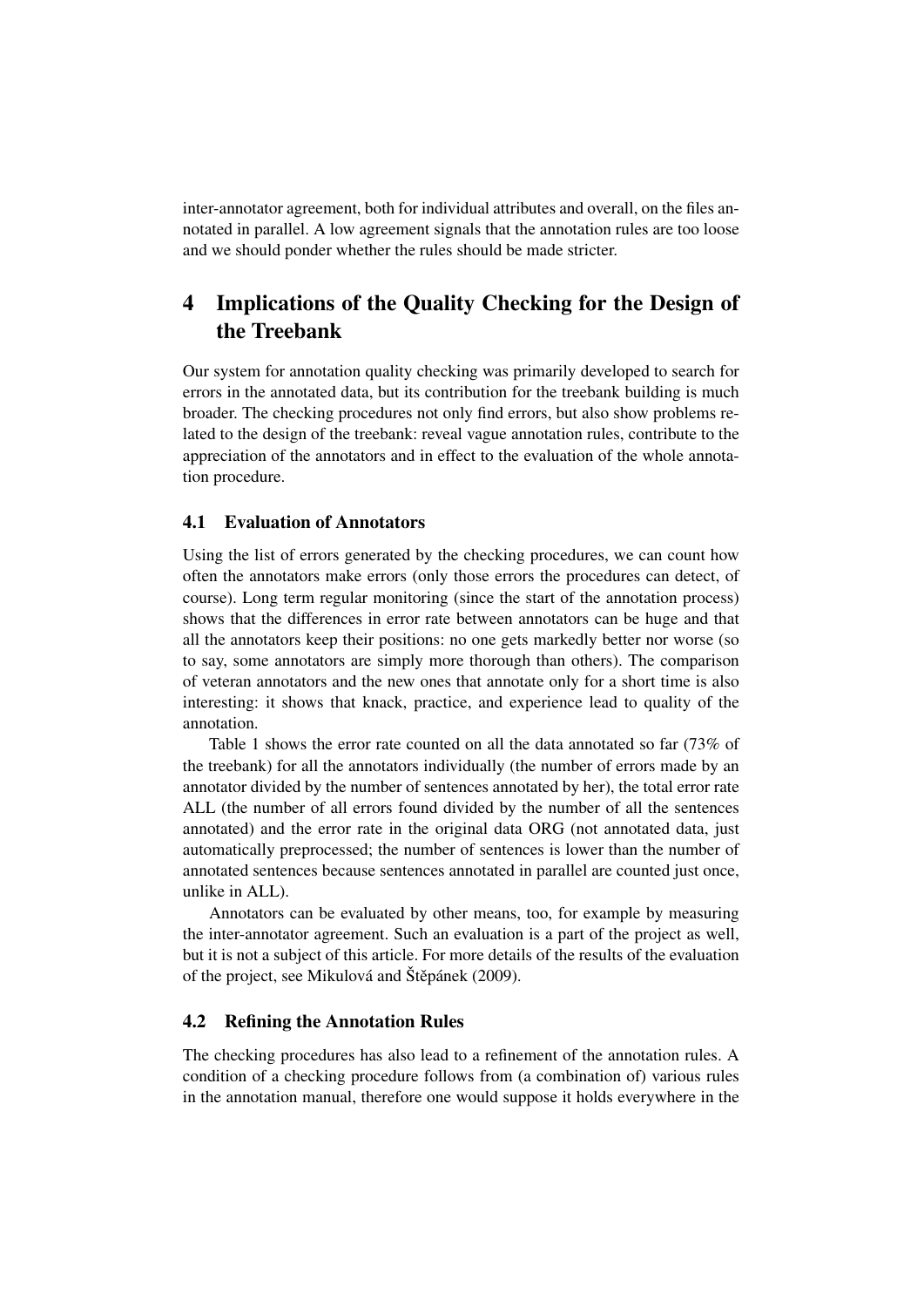|            |                   | Annotator Errors / Sentences Errors per Sentence |
|------------|-------------------|--------------------------------------------------|
| ma         | 3 271 / 6 0 26    | $= 0.54$                                         |
| al         | 1 2 1 4 / 3 2 1 3 | $= 0.38$                                         |
| iv         | 2 648 / 8 125     | $= 0.33$                                         |
| ji         | 301/1064          | $= 0.28$                                         |
| mi         | 430 / 1786        | $= 0.24$                                         |
| ka         | 1 834 / 8 132     | $= 0.23$                                         |
| le         | 373/1903          | $= 0.20$                                         |
| οl         | 1 177 / 6 828     | $= 0.17$                                         |
| <b>ALL</b> | 12 139 / 39 609   | $= 0.31$                                         |
| ORG        | 119 090 / 34 862  | $= 3.42$                                         |

<span id="page-8-0"></span>Table 1: Number of errors per sentence

data. However, cases that are not errors are often found in the output of some checking procedures (mainly after their first run) among evident mistakes. Those are phenomena that were forgotten when formulating the rules. Thus, as a consequence of application of checking procedures to concrete natural language data, the original annotation guidelines get refined.

For example, the annotation manual states that copied verb has always the same valency frame as the original one (a verb is copied in case of actual or textual ellipses of the governing verb). The checking procedure guarding this rule was already described (valency004.1). However, the real data showed many exceptions to the rule and pointed out some errors in the valency lexicon as well. In case of an actual ellipsis of a governing verb, the manual completely omits the cases of a metaphoric, phraseological or otherwise unusual usage of the verb, as in

### *Na konflikt nemá dost pozornosti ani [na nˇej nemá] žaludek. For a conflict, he does not have enough attention nor [he has] stomach.*

"*Have attention*" and "*have stomach*" are two different meanings of the verb *to have*, thus two different valency frames—it is an exception to the rule in the manual, but also for the checking procedure. The procedure indicates inaccuracies in the valency lexicon as well when one meaning is split into several valency frames, for example *Akcie uzavˇrely na burze smíšenˇe*, *Akcie uzavˇrely na burze níže*, and *Akcie uzavˇrely na burze s mírným poklesem* (*Stocks closed mixed*, *Stocks closed lower*, *Stocks closed down modestly*). In the sentence

*Akcie spoleˇcnosti A uzavˇrely na burze smíšenˇe a akcie spoleˇcnosti B [uzavˇrely] s mírným poklesem.*

*Company A's stock closed mixed and company B's [stock closed] down modestly.*

the condition of the identity of valency frames cannot be met.

The output of the checking procedures can be compiled into a table showing the type of the most common errors. Among others, they may indicate problems in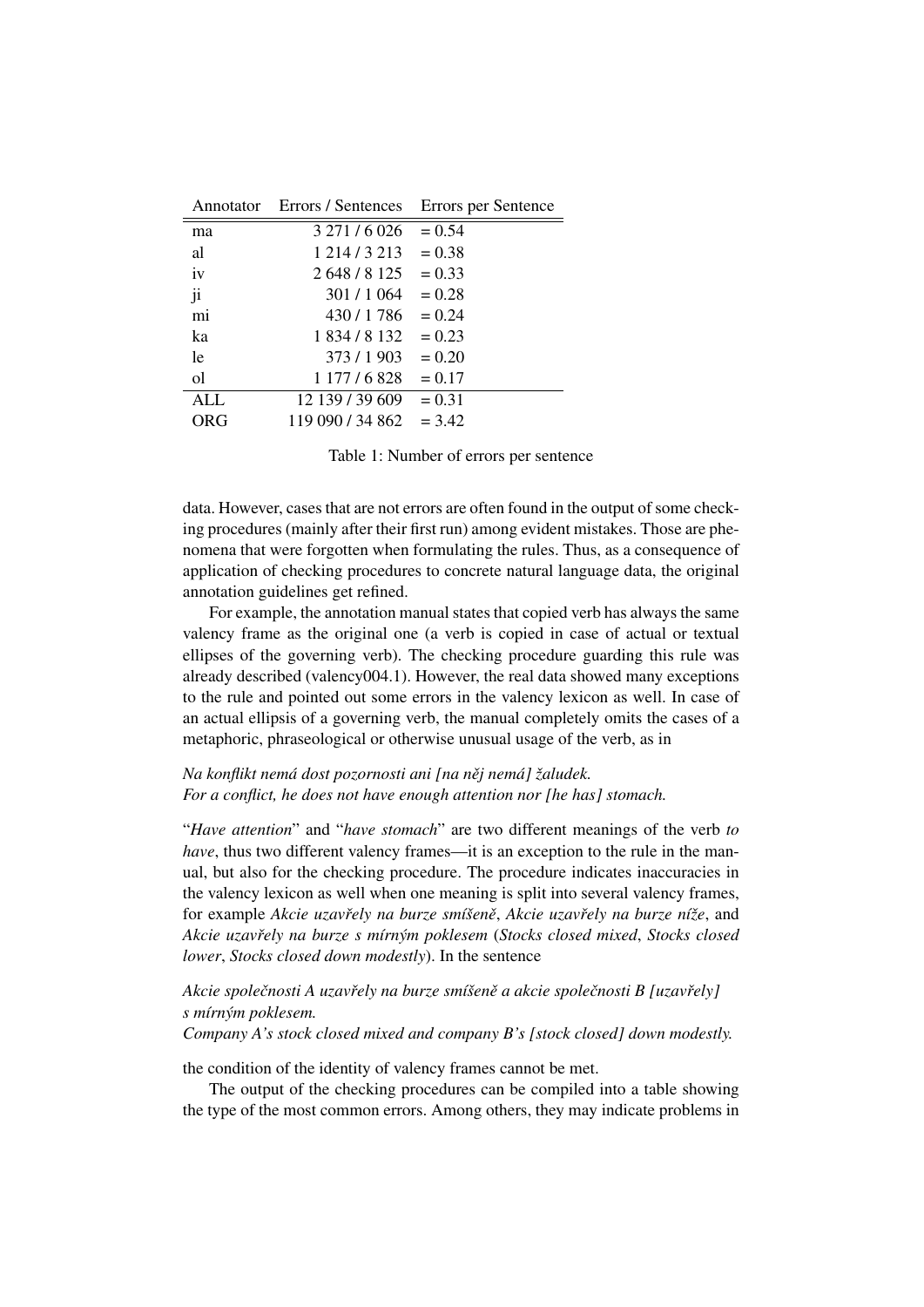| <b>Checking Procedure</b>   | <b>Occurences</b> | Percentage | Note                 |
|-----------------------------|-------------------|------------|----------------------|
| valency003_2_PAT_missing    | 883               | 7.27       |                      |
| $links001_6.1$ same_aux     | 700               | 5.77       |                      |
| valency003_2_ACT_missing    | 623               | 5.13       |                      |
| $links001_1.1$ no tnode     | 438               | 3.61       |                      |
| valency001_1_no_frame       | 405               | 3.34       |                      |
| valency003_4_wrong_aux      | 387               | 3.19       |                      |
| structure $016\_1\_no\_neg$ | 378               | 3.11       |                      |
| attribute001_1_t-lemma      | 352               | 2.90       |                      |
| structure003_1_fphr_lemma   | 348               | 2.87       | Foreign phrase       |
| valency003_1_invalid_lemma  | 345               | 2.84       | The same lemma in    |
|                             |                   |            | the data and lexicon |

<span id="page-9-0"></span>Table 2: Most common types of errors. Procedures without a note are described in section [3.2.](#page-3-0)

annotation guidelines or the hardest tasks for the annotators. The ten most common errors are shown in Table [2,](#page-9-0) where the second column presents the number of occurrences and the third column presents the percentage of the given error type among all the errors found.

# 5 Conclusion

In this paper, we have presented our automatic system for annotation quality checking, which has been proposed and used during building the Czech part of the Prague Czech-English Dependency Treebank. The automatic checking procedures are programmed according to both the explicit annotation rules from the guidelines and the output of an automatic inconsistency lookup, and they monitor the quality of the data already during the annotation process. The output of the procedures is a list of problematic nodes that can be subsequently manually corrected.

The system for annotation quality checking was primarily developed to search for errors in the annotated data, but its contribution is much broader. The checking procedures not only report errors in the annotation, increasing the quality of the data, but also point out problematic annotation rules, contribute to the evaluation of the annotators and of the whole annotation procedure.

#### Acknowledgement

The research reported in this paper was supported by the LC536, GAUK 22908/2008, and FP7-ICT-2007-3-231720.